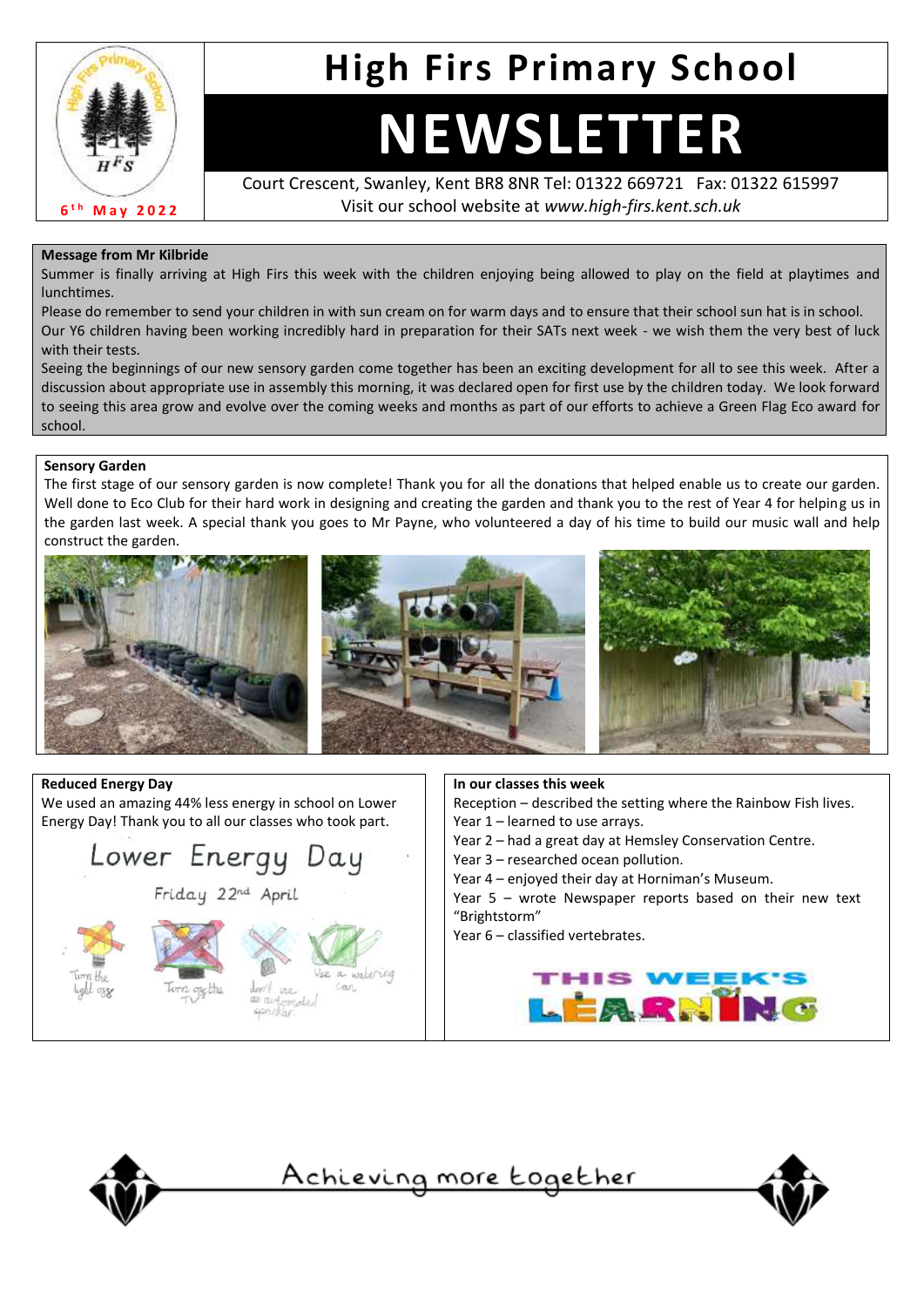### **Special Mentions**

Well done to all of our children who received a Special Mention and certificate from their teacher in assembly today –

- Freya B showing great enthusiasm when completing her Learning Log tasks.
- Jonas C much improved independent writing.
- Morgan J trying really hard with his maths and working more independently.
- Morgan W a great recount of Year 2's trip to Hemsley.
- All of Year 2 their great behaviour on their fantastic day out at Hemsley.
- Alfie  $L$  working hard to improve his reading.
- Mabel R fantastic "death mask" home learning this week
- All of Year 4 a great visit to Horniman's Museum.
- Beatrice  $G$  persevering with her work in Maths this week.
- Chanelle  $M$  great bowling in cricket.
- Beau B working hard on her learning about homes in Ancient Greece.
- Rama E fantastic artwork and detailed information about Tudor clothing.
- Isla S fantastic presentation and choice of Tudor banquet menu.



Chestnut Jake R & Ruby Bay

## **NOW HOUSE POINTS**

|                 | <b>This Week</b> | <b>Term Total</b> | <b>Top Scorers this week</b>  |
|-----------------|------------------|-------------------|-------------------------------|
| <b>BEECH</b>    | 141              | 315               | Jonas, Emily, Samuel & Korley |
| <b>CHESTNUT</b> | 70               | 152               | Harry M, Grace, Amie & Faye   |
| <b>OAK</b>      | 76               | 192               | Lewis & Skye                  |
| ASH             | 78               | 190               | Poppy, Jessica A & Sadie      |

*INSET DAYS No children in school Fri 27 May 2022 Mon 27 June 2022*

#### **Next week in school**

Mon 9<sup>th</sup> to Thurs 12<sup>th</sup> May Yr6 SATs Breakfast 8am

Yr6 SATs



<u>Achieving more together</u>



**Register Rabbit** Congratulations to this week's winners of Register Rabbit for their excellent attendance:

### YEAR 6 YEAR 2



### **Friends of High Firs Primary School Association Supporting Our Children's Education Registered Charity No. 1137633**

This week's **Special Mentions** 



Please come along and help us make plans for this year's exciting Fun Day! Everyone is welcome to join us on **Monday 16th May** from **2.15pm to 3.15pm** in the Staff Room – we look forward to seeing you.